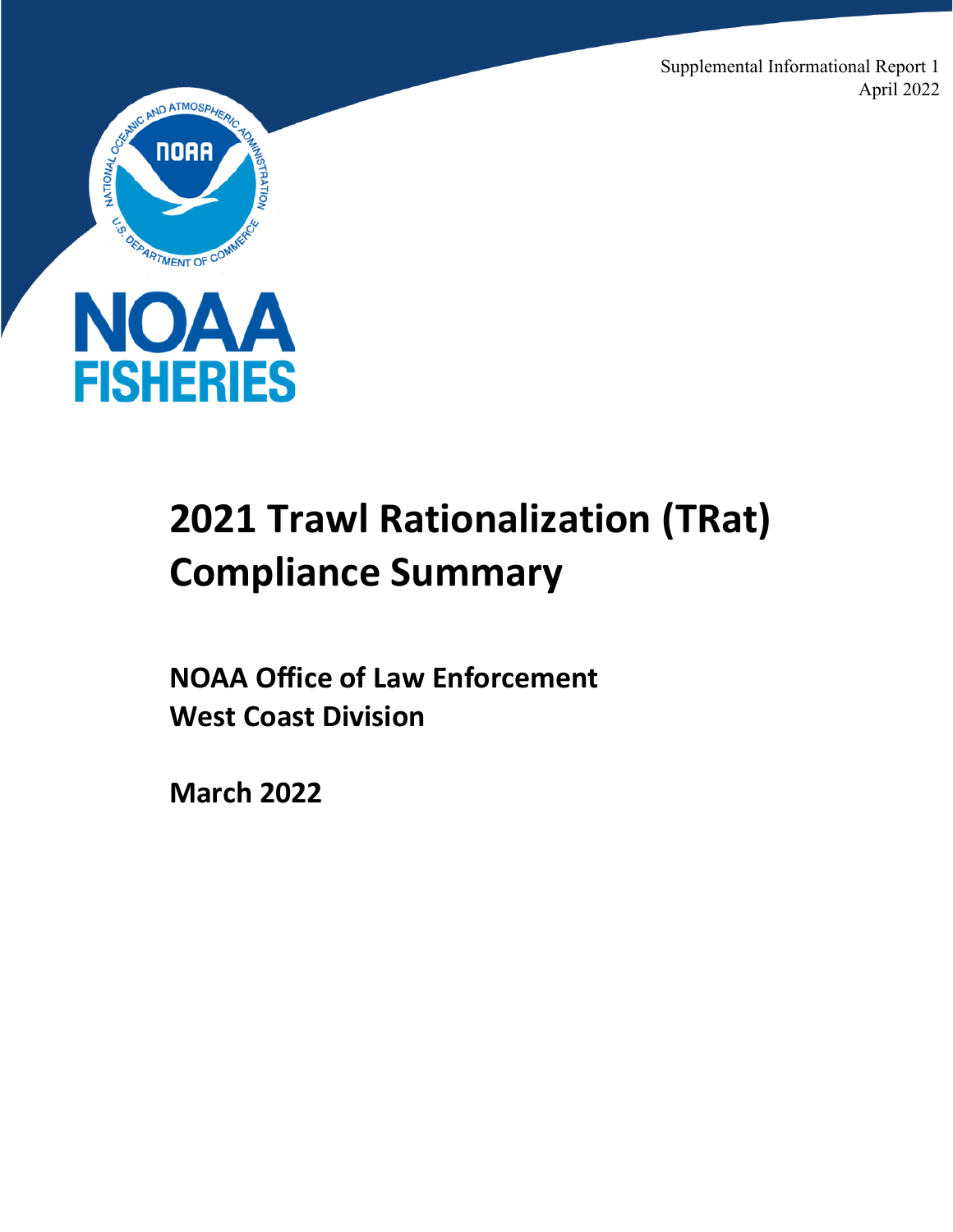# **2021 TRAWL RATIONALIZATION (TRat) COMPLIANCE SUMMARY**

### **NOAA Office of Law Enforcement - West Coast Division**

**March 2022**

## **TABLE OF CONTENTS**

| • TABLE 1. 2021 TRAWL RATIONALIZATION (TRAT) COMPLIANCE STATISTICS - NONWHITING 4 |  |
|-----------------------------------------------------------------------------------|--|
| • TABLE 2. 2021 TRAWL RATIONALIZATION (TRAT) COMPLIANCE STATISTICS - WHITING5     |  |
|                                                                                   |  |
|                                                                                   |  |
|                                                                                   |  |
| • TABLE 6. UNITED STATES COAST GUARD (D11/D13) TRAT ENFORCEMENT 8                 |  |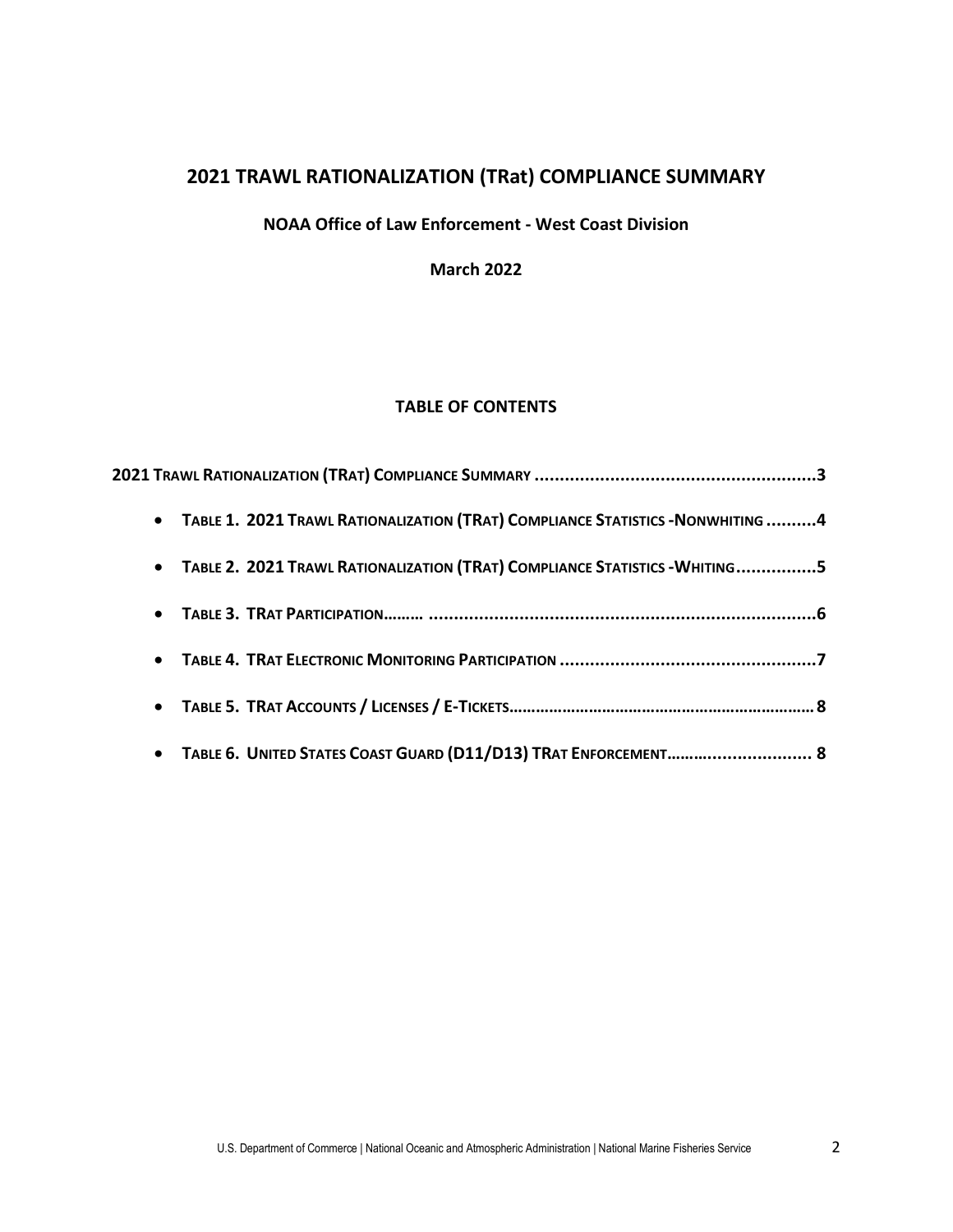# **2021 Trawl Rationalization (TRat) Compliance Summary**

#### **NOAA Office of Law Enforcement - West Coast Division**

#### **March 2022**

The Pacific Coast Groundfish Trawl Catch Share Program, also called the Trawl Rationalization (TRat) Program, consists of an Individual Fishing Quota (IFQ) Program for the shorebased trawl fleet, and cooperative programs for the at-sea mothership and catcher/processor trawl fleets. NOAA Office of Law Enforcement (OLE) West Coast Division (WCD) conducted a review of permit and law enforcement data for calendar year 2021 to summarize compliance statistics for both the shorebased nonwhiting IFQ (Table 1) and shorebased and at-sea cooperative IFQ whiting (Table 2) TRat programs. The 2021 TRat Compliance Summary is the first year that statistics for the whiting and nonwhiting sectors are reported separately. Future reports will continue this separation of sectors and include previous years' data for comparison. Pacific States Marine Fisheries Commission (PSMFC) information included in this report provide additional TRat statistics pertaining to participation and landing rates among the different fishery sectors over the past three years (Tables 3-5). Data submitted by the United States Coast Guard Districts 11 and 13 (USCG-D11/D13) offer a snapshot of their West Coast Living Marine Resources (LMR) and general living marine resource enforcement effort over the same time period (Table 6).

Compliance review of the shorebased groundfish IFQ (nonwhiting) and whiting trawl sectors was implemented through separate searches of NOAA's Pacific Coast Fisheries Permit System and OLE's case management system (CMS) databases to identify commercial fishing vessels and fish processors registered with a West Coast Groundfish Limited Entry Permit (LEP) that were also connected to a recorded enforcement incident in 2021. Each of the enforcement incidents were then examined to 1) determine which sector the vessel or processor was participating in, and 2) assess the disposition of the action(s) subsequently taken.

The compliance rate is calculated as the ratio of the number of incidents that *did not* result in enforcement actions beyond compliance assistance (i.e., written warning, notice of violation and assessment (NOVA), summary settlement, settlement agreement), to the total number of incidents investigated by OLE. Analysis of the 73 enforcement incidents associated with the shorebased groundfish IFQ trawl fishery in 2021 yielded an 88% compliance rate for the nonwhiting trawl sector; and a 75% compliance rate for first receiver sites. The top five categories of all groundfish LEP regulation violations investigated were: 1) *Vessel Monitoring System (VMS)*: 16; 2) *Observer-Impede/Interfere/Resist/Oppose*: 8; 3) *Fishing in Deficit*: 8; 4) *Economic Data Collection (EDC) Form Not Submitted*: 4; 5) *Recordkeeping and Reporting Requirements*: 3.

For the groundfish LEP whiting assignment trawl fleet that includes catcher vessels delivering to both mothership and shorebased IFQ first receiver sites, mothership vessels, and catcher processor vessels, 15 enforcement incidents were identified in the OLE CMS; all of which were attributed to west coast catcher vessels. Complaints and investigations associated with mothership and catcher processer vessels were connected to incidents occurring in Alaska waters, which were therefore not included in this report. The 2021 compliance rate for the whiting catcher vessel fleet is 87%. The top five regulation violations investigated, one in each category, were: *Observer - Impede/Retain Prohibited Species*, *Closed Area*, *Permit Not On Board*, *Fishing In Deficit*, and *VMS Issue*.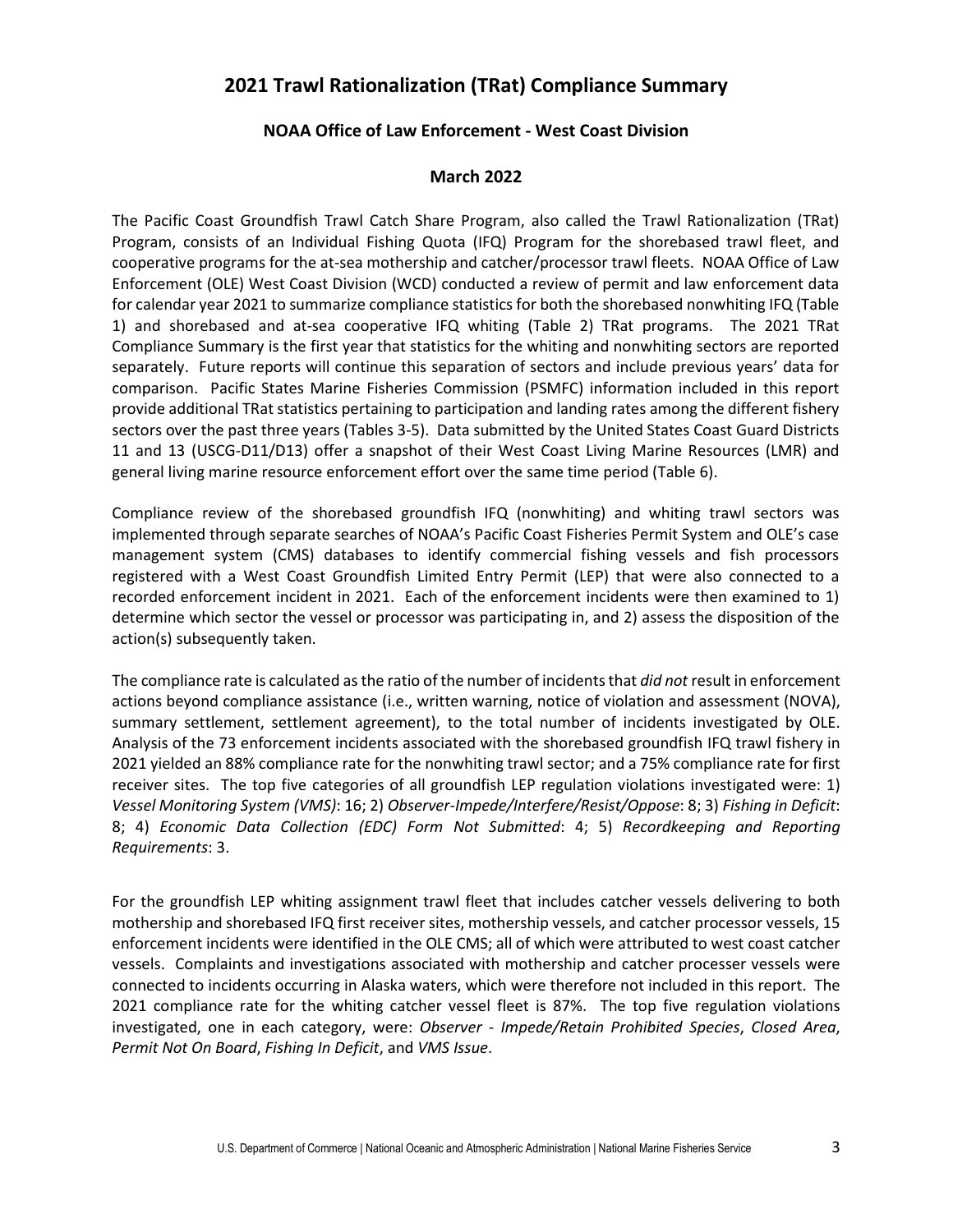

# **Table 1. 2021 Trawl Rationalization (TRat) Compliance Statistics - NONWHITING**

| <b>Groundfish Limitied Entry Permit (LEP)</b>                | <b>GroundfishTrawlers</b> | <b>First Receiver Sites</b> |
|--------------------------------------------------------------|---------------------------|-----------------------------|
| <b>PERMITS</b>                                               |                           |                             |
| <b>General Groundfish</b>                                    | 134                       | 29                          |
| <b>Groundfish and Whiting</b>                                |                           | 13                          |
| <b>Whiting-Only</b>                                          |                           | 1                           |
| <b>CONTACTS</b>                                              |                           |                             |
| <b>Complaints / Referrals</b>                                | 21                        | 7                           |
| <b>Investigations / Audits</b>                               | 32                        | 5                           |
| <b>Dockside Boardings</b>                                    | 20                        |                             |
| <b>INCIDENTS</b>                                             |                           |                             |
| <b>Non-Whiting Enforcement Incidents</b>                     | 73                        | 12                          |
| <b>ACTIONS</b>                                               |                           |                             |
| No Violation / Nolle Prossed                                 | 29                        | 5                           |
| <b>Compliance Assistance</b>                                 | 35                        | 4                           |
| <b>Written Warning</b>                                       | 1                         |                             |
| <b>Summary Settlement</b>                                    | $\bf 2$                   | 1                           |
| <b>Settlement Agreement</b>                                  |                           | 1                           |
| <b>Ongoing Investigation</b>                                 | 6                         | 1                           |
| <b>VIOLATIONS</b>                                            |                           |                             |
| Vessel Monitoring System (VMS) Issue                         | 16                        |                             |
| Observer-Impede / Interfere/Resist / Oppose                  | 8                         |                             |
| <b>Fishing in Deficit</b>                                    | 8                         |                             |
| Economic Data Collection (EDC) Form Not Submitted            |                           | 4                           |
| <b>Recordkeeping and Reporting Requirements</b>              | 3                         |                             |
| Permit                                                       | 3                         |                             |
| <b>Declaration Issue</b>                                     | $\mathbf{2}$              |                             |
| <b>Retention of Prohibited Species</b>                       | $\mathbf 2$               |                             |
| <b>Noncompliant Discard</b>                                  | 1                         |                             |
| Sablefish Overage                                            | 1                         |                             |
| <b>Catch Monitor Not Present During Offload</b>              |                           | 1                           |
| <b>Observer - Sexual Harassment</b>                          |                           | 1                           |
| <b>Current First Receiver Site License (FRSL) Not Posted</b> |                           | 1                           |
| <b>COMPLIANCE RATE</b>                                       |                           |                             |
| <b>Non-Whiting Enforcement Incidents</b>                     | 73                        | 12                          |
| No Violation / Nolle Prossed                                 | 29                        | 5                           |
| <b>Compliance Assistance</b>                                 | 35                        | 4                           |
|                                                              | 88%                       | 75%                         |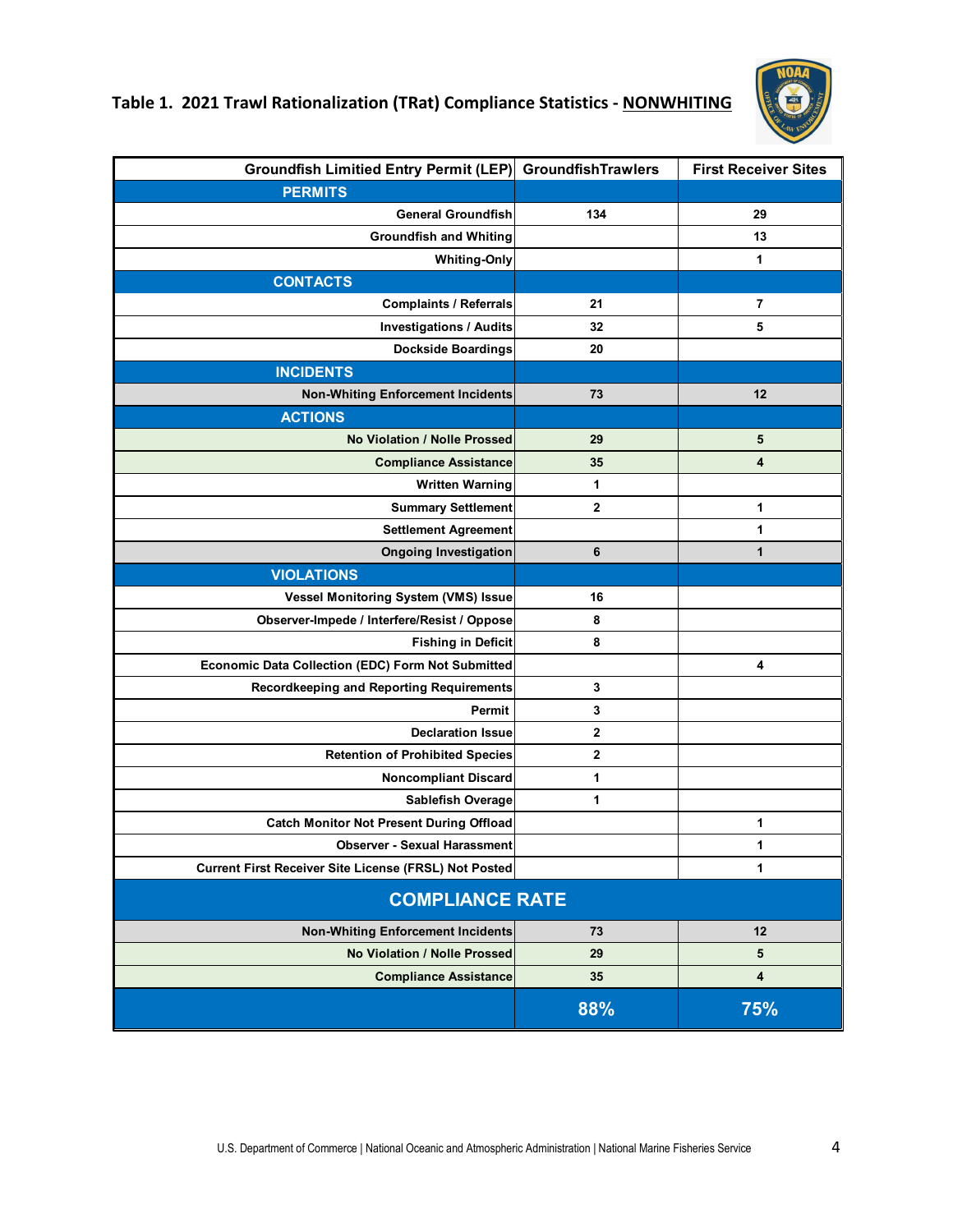

# **Table 2. 2021 TRat Compliance Statistics - WHITING**

| <b>Groundfish Whiting Assignment LEP Permits</b>   | <b>Catcher Vessels*</b> | Mothership<br><b>Vessels</b> | <b>Catcher Processor</b><br><b>Vessels</b> |
|----------------------------------------------------|-------------------------|------------------------------|--------------------------------------------|
| <b>PERMITS</b>                                     |                         |                              |                                            |
| <b>Whiting Assignment / Endorsement</b>            | 33                      | 6                            | 10                                         |
| <b>CONTACTS</b>                                    |                         |                              | (Operated only in Alaska in 2021)          |
| <b>Complaints / Referrals</b>                      | $\overline{2}$          |                              |                                            |
| Investigations                                     | $\mathbf{2}$            |                              | <b>No Contacts</b>                         |
| <b>Dockside Boardings</b>                          | 11                      |                              |                                            |
| <b>INCIDENTS</b>                                   |                         |                              |                                            |
| <b>Enforcement Incidents</b>                       | 15                      |                              | <b>No Incidents</b>                        |
| <b>ACTIONS</b>                                     |                         |                              |                                            |
| No Violation / Nolle Prossed                       | 11                      | <b>No Actions</b>            |                                            |
| <b>Compliance Assistance</b>                       | $\overline{2}$          |                              |                                            |
| <b>Summary Settlement</b>                          | 1                       |                              |                                            |
| <b>Ongoing Investigation</b>                       | 1                       |                              |                                            |
| <b>VIOLATIONS</b>                                  |                         |                              |                                            |
| <b>Observer-Impede / Retain Prohibited Species</b> | 1                       |                              |                                            |
| <b>Closed Area</b>                                 | 1                       |                              |                                            |
| <b>Permit Not On Board</b>                         | 1                       |                              | <b>No Violations</b>                       |
| <b>Fishing In Deficit</b>                          | 1                       |                              |                                            |
| Vessel Monitoring System (VMS) Issue               | 1                       |                              |                                            |
|                                                    | <b>COMPLIANCE RATE</b>  |                              |                                            |
| <b>Enforcement Incidents</b>                       | 15                      |                              |                                            |
| No Violation / Nolle Prossed                       | 13                      |                              |                                            |
| <b>Compliance Assistance</b>                       |                         |                              |                                            |
|                                                    | 87%                     |                              | <b>N/A</b>                                 |

 **\*Vessels delivering to both mothership and shorebased IFQ first receiver sites.**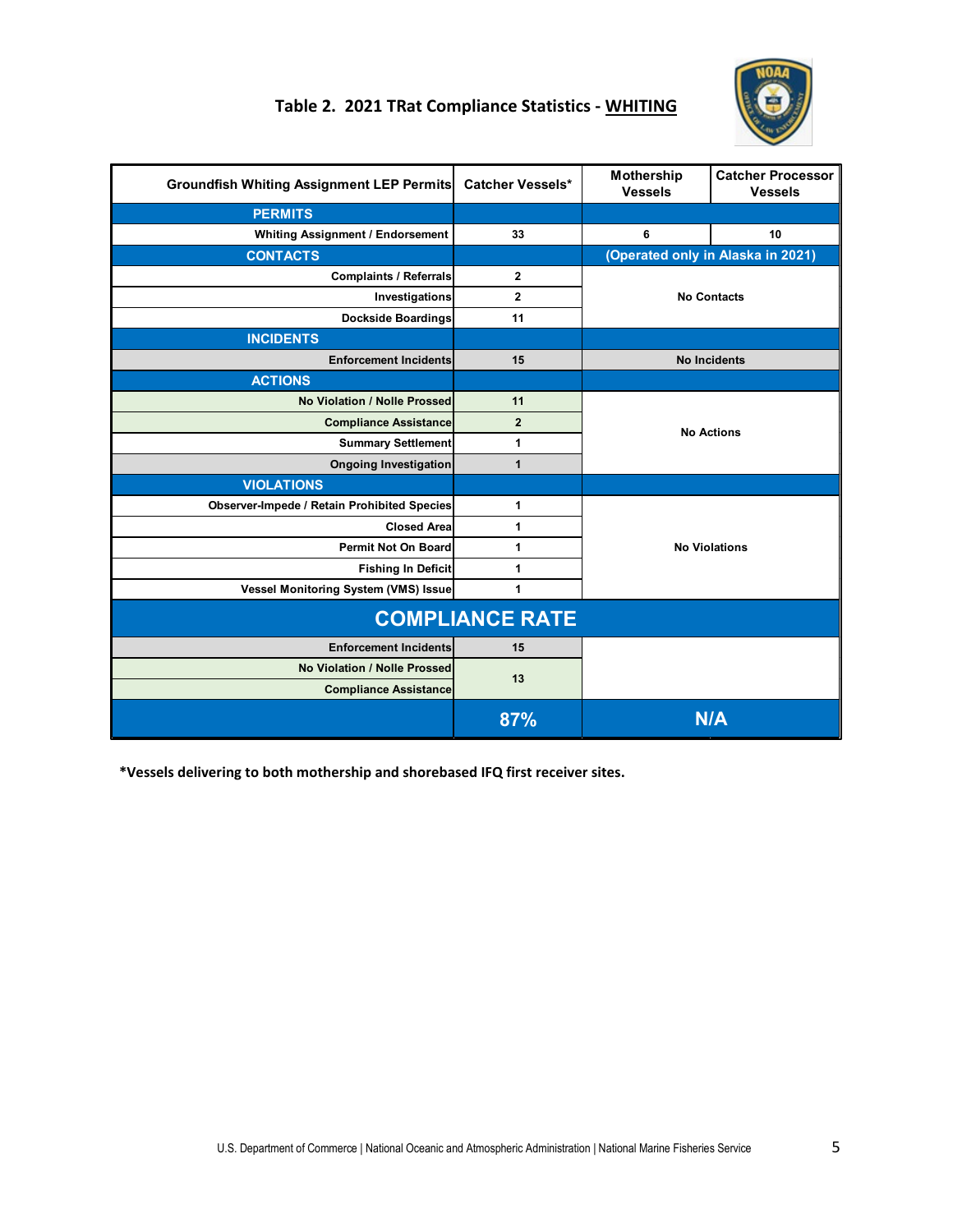## **Table 3. TRat Participation**

| <b>ALL SHOREBASED SECTORS</b> |                |           |
|-------------------------------|----------------|-----------|
|                               | <b>Vessels</b> | Landings* |
| 2021                          | 78             | 2,101     |
| 2020                          | 82             | 2,252     |
| 2019                          | 93             | 2,476     |

#### **Shorebased IFQ Whiting**

|      | <b>Vessels</b> | Landings* |
|------|----------------|-----------|
| 2021 | 25             | 1,023     |
| 2020 | 28             | 1,243     |
| 2019 | 27             | 1,242     |

#### **Shorebased IFQ Trawl**

|      | <b>Vessels</b> | Landings* |
|------|----------------|-----------|
| 2021 | 63             | 977       |
| 2020 | 65             | 890       |
| 2019 | 68             | 1,094     |

#### **Shorebased IFQ Fixed Gear**

|      | <b>Vessels</b> | Landings* |
|------|----------------|-----------|
| 2021 |                | 102       |
| 2020 | 10             | 119       |
| 2019 | 16             | 140       |

\*Landings = Individual Fish Tickets



#### **Mothership Catcher Vessels**

|      | <b>Vessels</b> | Trips** |
|------|----------------|---------|
| 2021 | 17             | 27      |
| 2020 | 15             | 21      |
| 2019 | 19             | 26      |

#### **Catcher Processor Vessels**

|      | <b>Vessels</b> | Trips** | <b>Hauls</b> |
|------|----------------|---------|--------------|
| 2021 | 10             | 18      | 1,514        |
| 2020 | 10             | 19      | 1,502        |
| 2019 |                | 16      | 1,938        |

\*\*Trips = Unique Seasons (i.e., spring & fall)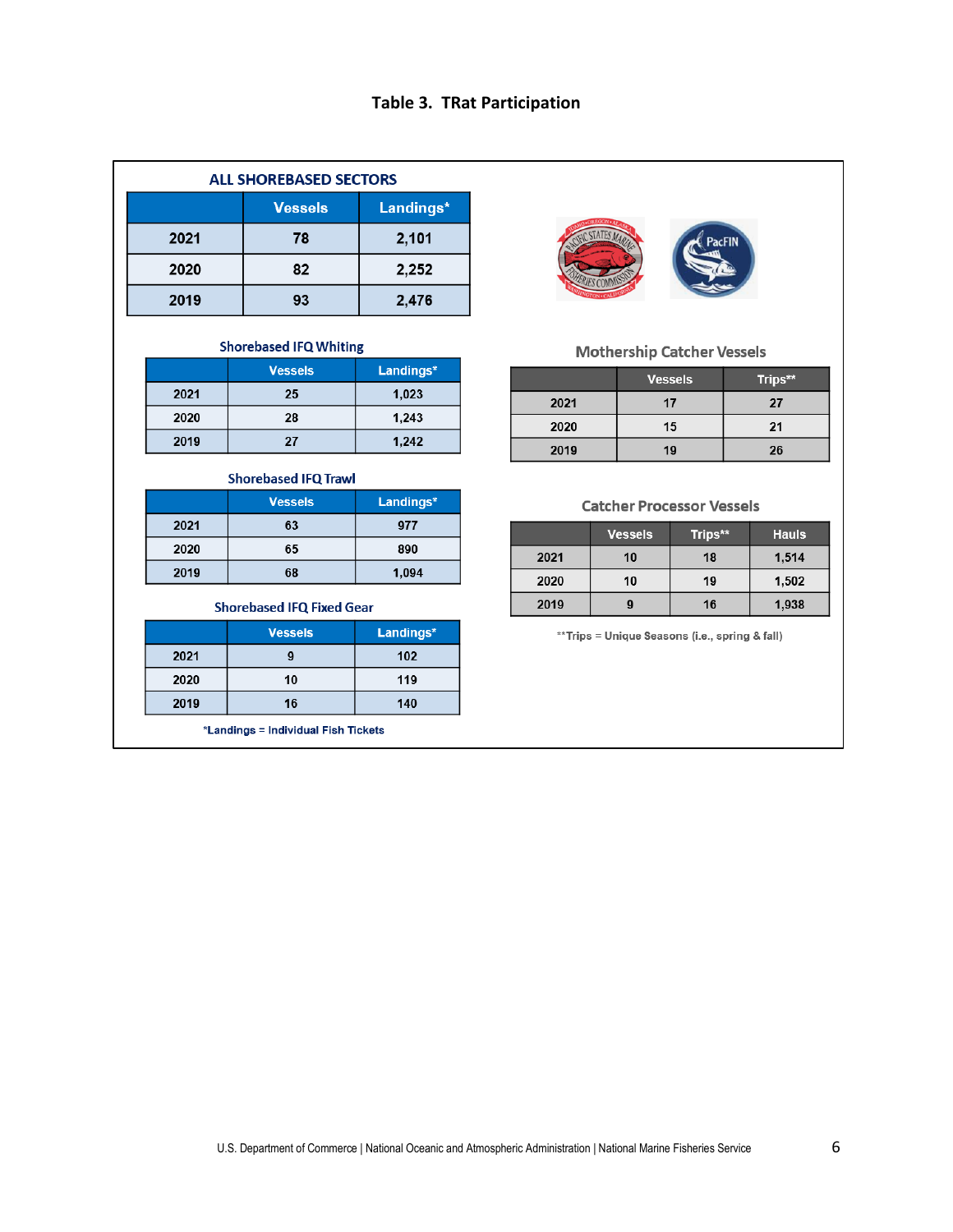# **Table 4. TRat Electronic Monitoring Participation**

| <b>ALL SHOREBASED SECTORS</b> |                |              |  |
|-------------------------------|----------------|--------------|--|
|                               | <b>Vessels</b> | <b>Trips</b> |  |
| 2021                          | 42             | 1,361        |  |
| 2020                          | 44             | 1,599        |  |
| 2019                          | 42             | 1,524        |  |

#### **Shorebased IFQ Whiting**

|      | <b>Vessels</b> | <b>Trips</b> |
|------|----------------|--------------|
| 2021 | 25             | 984          |
| 2020 | 27             | 1,215        |
| 2019 | 25             | 1,141        |

#### **Shorebased IFQ Trawl**

|      | <b>Vessels</b> | <b>Trips</b> |
|------|----------------|--------------|
| 2021 | 11             | 154          |
| 2020 | g              | 154          |
| 2019 | 10             | 187          |

#### Shorebased IFQ Fixed Gear

|      | <b>Vessels</b> | <b>Trips</b> |
|------|----------------|--------------|
| 2021 |                | 80           |
| 2020 |                | 105          |
| 2019 |                | 95           |



#### **Mothership Catcher Vessels**

|      | <b>Vessels</b> | Trips* |
|------|----------------|--------|
| 2021 | 16             | 25     |
| 2020 | 13             | 18     |
| 2019 | 17             | 24     |

\*Trips = Unique Seasons (i.e., spring & fall)